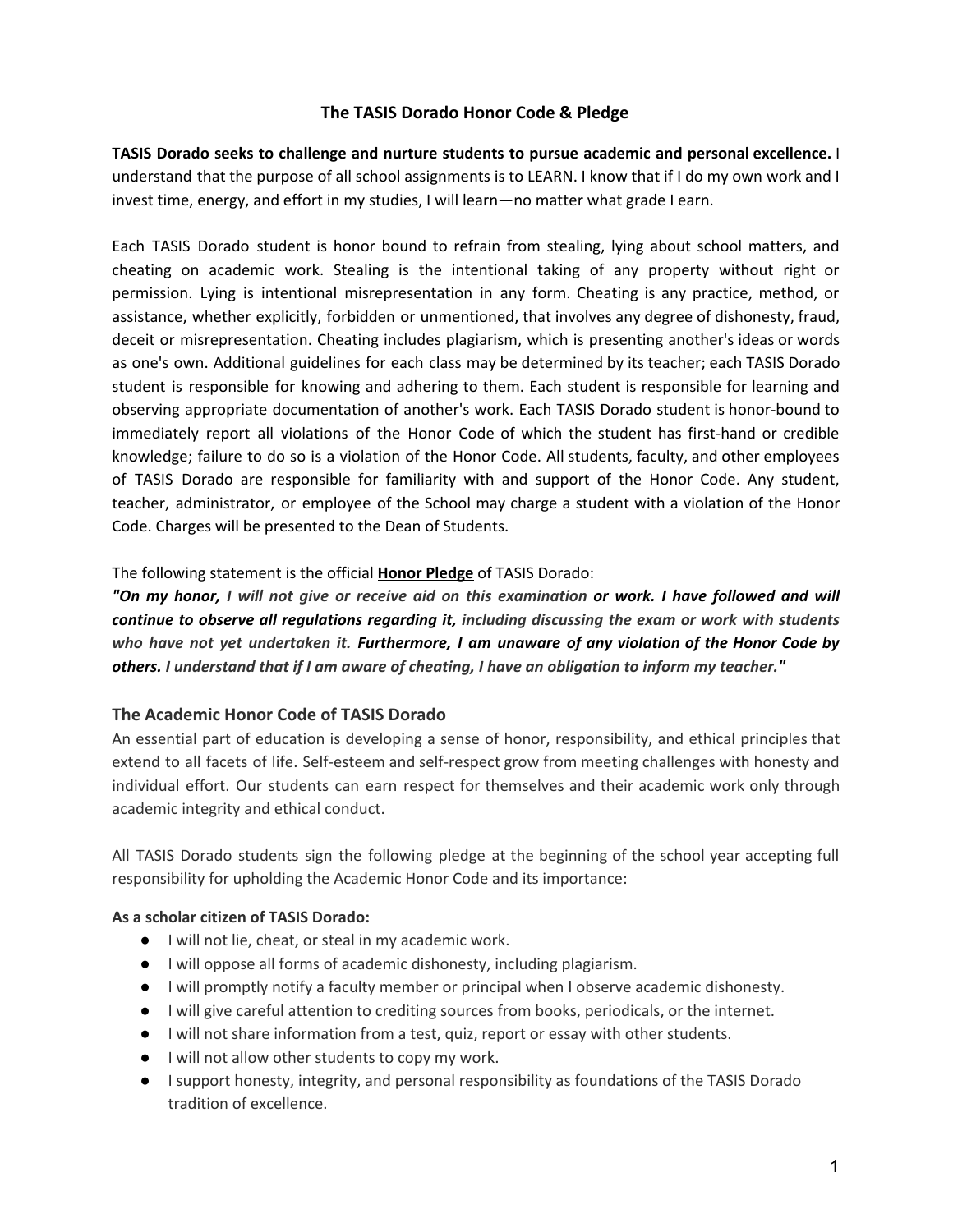## **Consequences**

If a student violates the Honor Code, the teacher will make a discipline referral to the Dean of Students. Additional penalties may include but are not limited any one or combination of the following:

- NO credit given for the work submitted; parents will be contacted and the student will be subject to further disciplinary action, such as detention, suspension, and/or academic probation
- Loss of National Honor Society membership
- Loss of eligibility for admission into National Honor Society
- Loss of Student Council officer position and/or membership
- Loss of Valedictorian or Salutatorian status and medal
- Loss of other privileges, positions, or opportunities requiring trustworthiness and responsibility

# **Definition of Cheating**

Cheating is any attempt to defraud, deceive, or mislead a teacher in arriving at an accurate assessment of student achievement.

Cheating includes, but is not limited to, the following:

- 1. Looking at a test, quiz, or exam of another student while taking an assessment
- 2. Attempting to communicate information **in any way** during an in-class assessment
- 3. Having cheat sheets or information written on the body, phone, or other personal objects
- 4. Using programmed calculators or electronic devices unless expressly permitted by the teacher
- 5. Looking at quiz, test, or exam materials prior to their administration
- 6. Failing to give credit for the ideas, words, or works of others
- 7. Giving or receiving information regarding an assessment, project or assignment to another student who is scheduled to take the same or similar evaluation
- 8. Submitting work through the use of technology that is not created by the student, including but not limited to file sharing (submitting the same work (including work previously submitted by the same student, but this time for a different class or assignment) with different header), copying files to and from disks and websites, translation websites, problem solving websites, or purchasing solutions or works from others

## **Homework**

Homework is assigned as a means of reinforcing classroom instruction and is often used as an indicator of student comprehension or progress. **Honor Code Homework Violation**s include:

- 1. Copying or paraphrasing all or part of another's homework
- 2. Allowing another to copy or paraphrase your work
- 3. Receiving help on assignments that have been identified by the teacher as work to be done solely by you, including reading
- 4. Using the internet or purchased summaries of reading assignments instead of reading the assigned homework (Reading does not improve without reading.)
- 5. Reusing assignments turned in for a previous teacher or class
- 6. Using translation websites or problem solving websites or any or sources that perform work for the student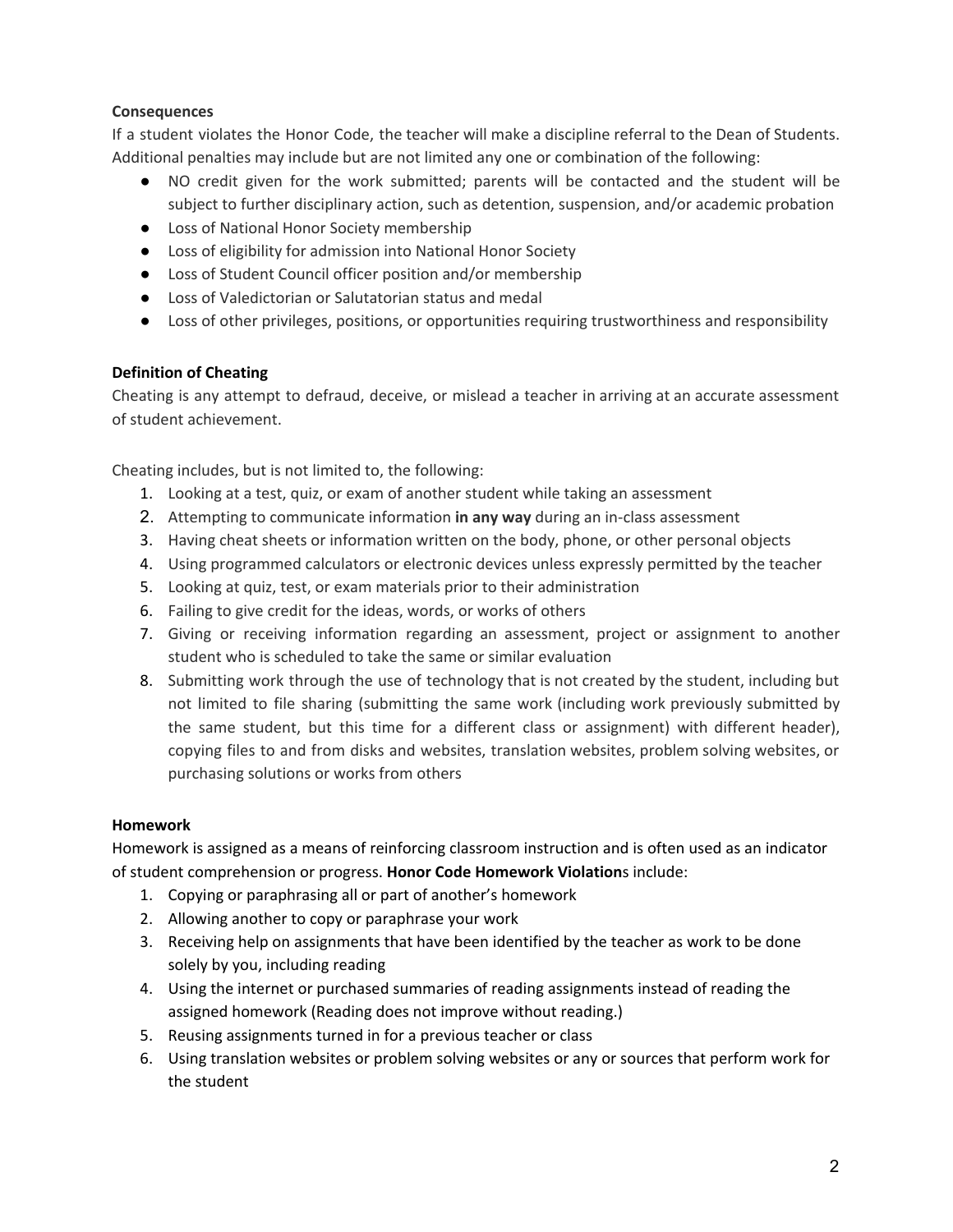## **Honor Code Violations of Tests:**

- 1. Passing test questions or answers to students in your class or in another class
- 2. Receiving test questions or answers from students in your class or in another class
- 3. Copying someone else's answers
- 4. Obtaining help or giving help prior to or during a test or quiz
- 5. Possessing or using "crib" or cheat sheets on the body or on personal objects
- 6. Obtaining a copy of the test or quiz before it is administered (on paper or electronically)
- 7. Attempting to gain an unfair advantage before or during a test, such as looking at another student's work, turning around, leaving books or notes open; signaling; deliberately and repeatedly choosing to miss classes through unexcused absences, lateness to school, or early dismissal to avoid taking a test or handing in an assignment. There must be direct communication between the teacher, student, and the parent before a student can reschedule a test that was missed.
- 8. Modifying electronic test materials so they will not score properly

## **Research Papers, Inquiry Projects, and Essays**

Plagiarism is the act of stealing, using, and passing off another person's ideas or words as your own writing or ideas. Take care to properly document the sources of information used for your research paper and essays so that you will not be guilty of plagiarism. Wikipedia, Cliff's and Spark Notes and its look-alikes are not considered to be scholarly resources of significant merit and should not be quoted or paraphrased in essays or other written assignments. In addition, using materials from these sources (or any others) without proper citation constitutes plagiarism which is an Honor Code offense. If you need extra help in understanding or writing about a work of literature, please see your teacher.

## **Honor Code Violations of Research Papers, Inquiry Projects, and Essays:**

- 1. Copying phrases, sentences, or paragraphs without using quotation marks and without giving proper documentation of the source
- 2. Paraphrasing or summarizing ideas without giving proper documentation of the source
- 3. Asking someone or paying someone to write a research paper for you
- 4. Selling or giving an assignment to students who submit it as their own
- 5. Downloading from the Internet a research paper or article in its entirety or in part to submit as your own
- 6. Submitting another student's research paper as your own work
- 7. Lab Reports
- 8. Although you work in the lab with a partner and each have the same data, the remaining sections of the lab report should be your own work. This includes any computations, graphs, diagrams, and conclusion questions.

## **Honor Code Lab Report Violations:**

- 1. Attempting to corrupt another student's data
- 2. Presenting another student's work (computations, graphs, diagrams, answers to conclusion questions) as your own
- 3. Misrepresenting laboratory data